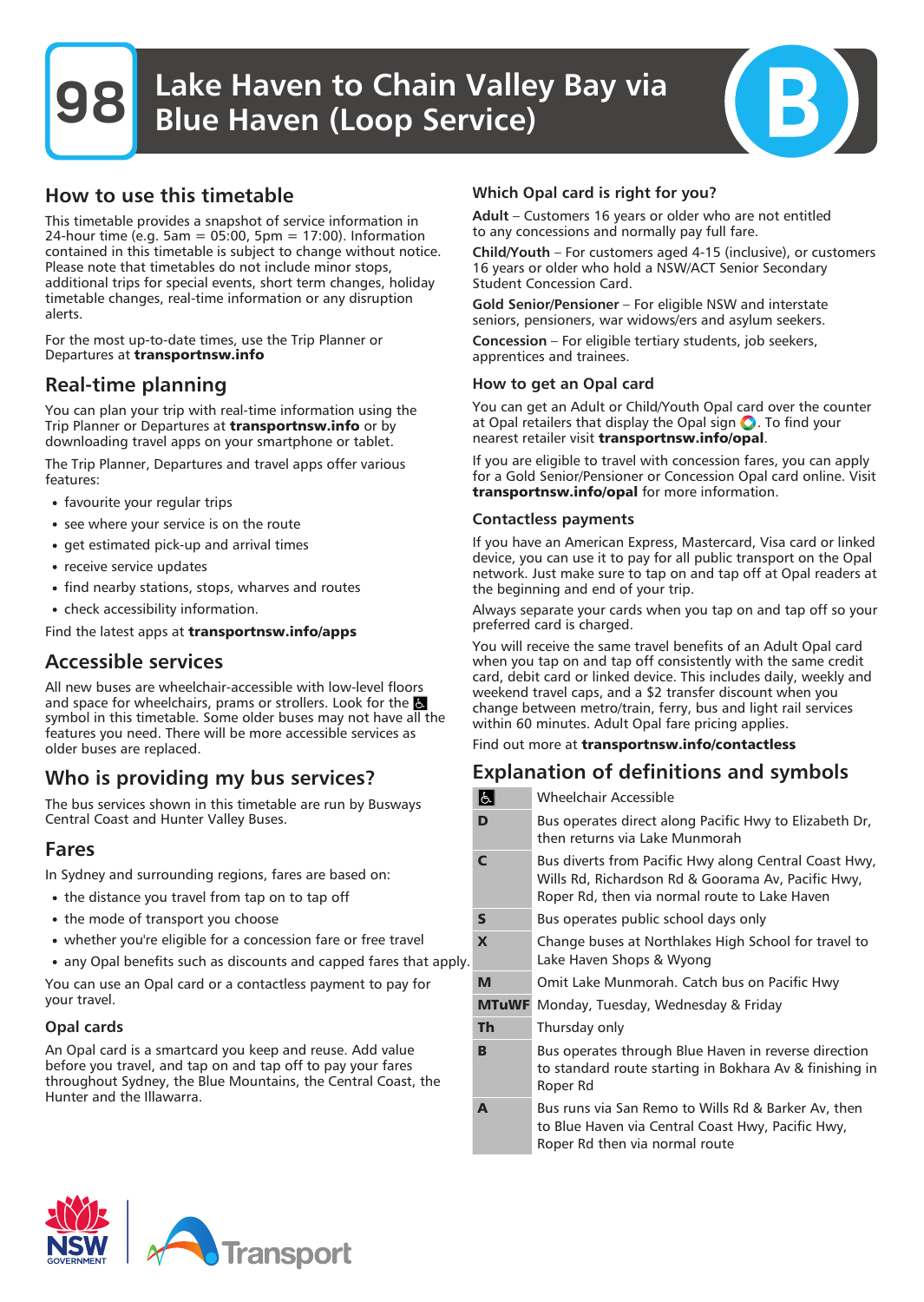

Valid from: 29 Jan 2021 Creation date: 17 March 2021 NOTE: Information is correct on date of download.

| <b>Monday to Friday</b>                                            | E      |       | $\vert \mathbf{F} \vert$ |                          | $\sqrt{2}$ | E                               | $\vert$                  | $ \mathbf{F} $ | $\overline{a}$ |
|--------------------------------------------------------------------|--------|-------|--------------------------|--------------------------|------------|---------------------------------|--------------------------|----------------|----------------|
| <b>Service Information</b>                                         |        |       |                          | $\mathsf{s}$             |            |                                 | $\mathbf{s}$             | $\mathsf{s}$   |                |
| Lake Haven Shopping Centre, Lake Haven                             | 04:41  | 05:34 | 06:00                    | $\overline{\phantom{a}}$ | 06:42      | 06:51                           | $\overline{\phantom{a}}$ | 07:41          | 09:48          |
| Pacific Hwy after Bokhara Ave, Blue Haven                          | 04:47  | 05:40 | 06:06                    | $\overline{a}$           | 06:48      | 06:57                           |                          | 07:47          | 09:54          |
| Pacific Hwy before Ruttleys Rd, Doyalson North                     | 04:51  | 05:44 | 06:10                    | $\overline{\phantom{a}}$ | 06:52      |                                 |                          | 07:51          |                |
| Tall Timbers Rd before Lakeshore Ave, Mannering                    |        |       |                          |                          |            |                                 |                          | 07:59          |                |
| Park                                                               |        |       |                          |                          |            |                                 |                          |                |                |
| Ivy Ave after Scaysbrook Ave, Chain Valley Bay                     |        |       |                          |                          |            |                                 |                          | 08:02          |                |
| Pacific Hwy after Kangaroo Ave, Lake Munmorah D04:54 D05:47 D06:13 |        |       |                          | $\overline{a}$           | 06:56      | $\hspace{0.1mm}-\hspace{0.1mm}$ |                          | M08:10         |                |
| Houston Ave opp Kariola St, Chain Valley Bay                       |        |       |                          | $\overline{\phantom{a}}$ | 07:03      | $\sim$                          |                          | 08:17          | $\sim$         |
| Trevally Ave after Mulloway Rd, Chain Valley Bay                   |        |       |                          |                          | 07:10      |                                 |                          | 08:24          |                |
| Lake Munmorah Public School, Carters Rd, Lake                      |        |       |                          |                          |            |                                 |                          | 08:34          |                |
| Munmorah                                                           |        |       |                          |                          |            |                                 |                          |                |                |
| Pacific hwy opp Lake Munmorah Public School,                       |        |       |                          |                          | 07:16      |                                 |                          | M08:36         |                |
| Lake Munmorah                                                      |        |       |                          |                          |            |                                 |                          |                |                |
| Elizabeth Bay Dr before Quisenberry Dr, Lake                       | 04:56  | 05:49 | 06:15                    |                          |            |                                 |                          |                |                |
| Munmorah                                                           |        |       |                          |                          |            |                                 |                          |                |                |
| Tall Timbers Rd before Lakeshore Ave, Mannering                    |        |       |                          |                          | 07:23      |                                 |                          | 08:40          |                |
| Park                                                               |        |       |                          |                          |            |                                 |                          |                |                |
| Ivy Ave after Scaysbrook Ave, Chain Valley Bay                     |        |       | 06:24                    | $\equiv$                 | 07:26      | $\overline{\phantom{a}}$        | $\equiv$                 | 08:43          |                |
| Pacific Hwy opp Ruttleys Rd, Doyalson North                        | CO5:06 | 05:59 | 06:31                    |                          | 07:34      |                                 |                          | 08:50          |                |
| Mills and Barker Wills Rd, San Remo                                | 05:10  |       |                          |                          |            |                                 |                          |                |                |
| Pacific Hwy opp Northlakes Shopping Centre,                        |        |       |                          |                          |            |                                 | 07:57                    |                |                |
| <b>Blue Haven</b>                                                  |        |       |                          |                          |            |                                 |                          |                |                |
| Roper Rd after Colorado Dr, Blue Haven                             | CO5:17 | 06:04 | 06:36 X07:23             |                          | 07:39      | 06:58                           | 07:59                    | 08:55          | 09:55          |
| Goorama Av near Brava Av, San Remo                                 |        |       |                          |                          |            |                                 | 08:18                    |                |                |
| Northlakes High School, Brava Ave, San Remo                        |        |       |                          | 07:43                    | 07:52      |                                 |                          |                |                |
| Pacific Hwy after Goorama Ave, San Remo                            | 05:26  | 06:13 | 06:45                    | 07:44                    | 07:53      | 07:09                           | 08:21                    | 09:08          | 10:07          |
| Wyreema Ave opp Regina Lane, Charmhaven                            |        |       |                          | 07:51                    |            |                                 |                          |                |                |
| Moala Pde near Pacific Hwy, Charmhaven                             |        |       |                          | 07:56                    |            |                                 |                          |                |                |
| Lake Haven Shopping Centre, Lake Haven                             | 05:34  | 06:21 | 06:53                    | 08:00                    | 08:00      | 07:17                           | 08:29                    | 09:16          | 10:15          |
| Gorokan High School, Goobarabah Ave, Lake                          |        |       |                          | 08:03                    |            |                                 |                          |                |                |
| Haven                                                              |        |       |                          |                          |            |                                 |                          |                |                |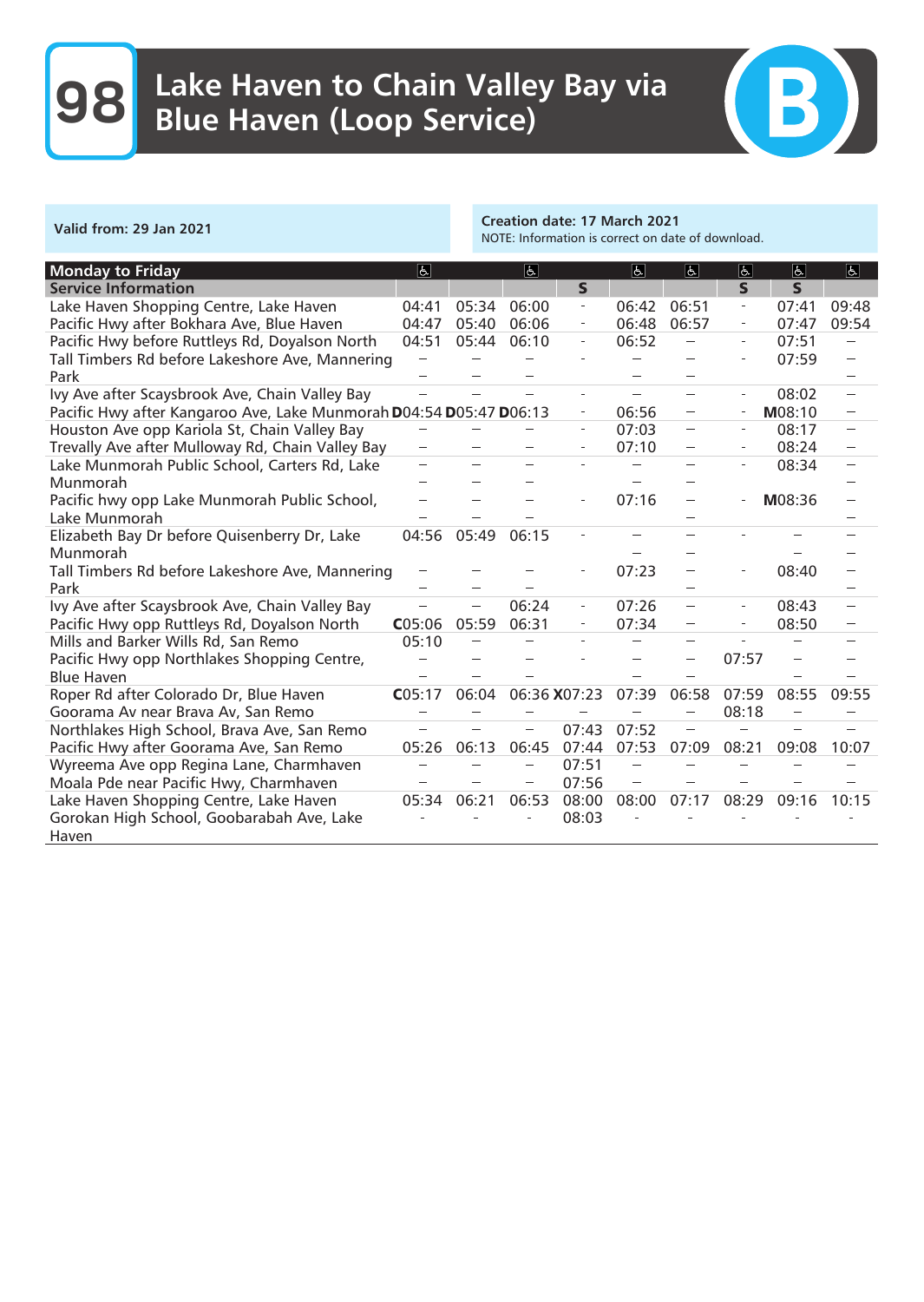**98** Lake Haven to Chain Valley Bay via Blue Haven (Loop Service)

| <b>Monday to Friday</b>                          | E                        | $\overline{f}$           | $\overline{d}$                    | $\overline{d}$           | $\overline{d}$                    | $\overline{5}$                    | $\overline{5}$           |             |                   |
|--------------------------------------------------|--------------------------|--------------------------|-----------------------------------|--------------------------|-----------------------------------|-----------------------------------|--------------------------|-------------|-------------------|
| <b>Day Restrictions</b>                          |                          |                          |                                   |                          | <b>MTuWF</b>                      | <b>Th</b>                         |                          |             |                   |
| <b>Service Information</b>                       |                          |                          |                                   |                          |                                   |                                   | $\mathsf{s}$             | $\mathbf S$ | $\mathsf{s}$      |
| Lake Haven Shopping Centre, Lake Haven           | 10:48                    | 11:25                    | 11:48                             | 12:48                    | 13:48                             | 13:48                             | 14:11                    | 14:35       | 14:37             |
| Gorokan High School, Goobarabah Ave, Lake        |                          |                          |                                   |                          |                                   | 13:50                             |                          |             | 14:39             |
| Haven                                            |                          |                          |                                   |                          |                                   |                                   |                          |             |                   |
| Northlakes High School, Brava Ave, San Remo      |                          |                          |                                   |                          |                                   |                                   |                          | 14:45       |                   |
| Bokhara Ave after Pacific Hwy, Blue Haven        |                          |                          |                                   |                          |                                   |                                   |                          |             | 14:50             |
| Roper Rd opp St Lawrence Ave, Blue Haven         |                          |                          |                                   |                          |                                   |                                   |                          |             | <b>B</b> 15:03    |
| Pacific Hwy after Bokhara Ave, Blue Haven        | 10:54                    | 11:31                    | 11:54                             | 12:54                    | 13:54                             | 13:58                             | 14:17                    | 14:49       | $\qquad \qquad -$ |
| Pacific Hwy before Ruttleys Rd, Doyalson North   |                          | 11:36                    |                                   |                          |                                   |                                   | 14:22                    | 14:54       | ÷,                |
| Ivy Ave after Scaysbrook Ave, Chain Valley Bay   | $\overline{\phantom{a}}$ | 11:41                    | $\overline{\phantom{a}}$          |                          |                                   |                                   | $\overline{a}$           |             |                   |
| Tall Timbers Rd before Lakeshore Ave, Mannering  | $\overline{\phantom{a}}$ | 11:47                    | $\overline{\phantom{a}}$          |                          |                                   | -                                 |                          |             |                   |
| Park                                             |                          |                          |                                   |                          |                                   |                                   |                          |             |                   |
| Pacific Hwy after Kangaroo Ave, Lake Munmorah    |                          | M11:51                   |                                   |                          |                                   |                                   |                          |             |                   |
| Boronia Rd before Acacia Ave, Lake Munmorah      |                          |                          | $\overline{\phantom{a}}$          |                          | $\sim$                            | $\sim$                            | 14:26                    | 14:58       |                   |
| Lake Munmorah Public School, Carters Rd, Lake    |                          |                          |                                   |                          |                                   |                                   |                          | 15:07       |                   |
| Munmorah                                         |                          |                          |                                   |                          |                                   |                                   | $\sim$                   |             |                   |
| Trevally Ave after Mulloway Rd, Chain Valley Bay | -                        | 11:56                    | $\sim$                            | $\overline{\phantom{a}}$ | $\sim$                            | $\overline{\phantom{a}}$          | $\overline{\phantom{a}}$ | 15:14       |                   |
| Houston Ave opp Kariola St, Chain Valley Bay     | $\overline{\phantom{a}}$ | 12:01                    |                                   |                          |                                   |                                   | $\sim$                   | 15:21       |                   |
| St Brigid's Catholic College, Carters Rd, Lake   |                          |                          |                                   |                          | $\overline{\phantom{a}}$          | $\overline{\phantom{a}}$          | 14:35                    |             |                   |
| Munmorah                                         |                          |                          |                                   |                          |                                   | $\overline{\phantom{a}}$          |                          |             |                   |
| St Brendans Catholic Primary School, Carters Rd, |                          |                          |                                   |                          |                                   | -                                 | 14:37                    |             |                   |
| Lake Munmorah                                    |                          |                          |                                   |                          |                                   |                                   |                          |             |                   |
| Pacific hwy opp Lake Munmorah Public School,     | $\sim$                   | M12:07                   |                                   |                          | $\sim$                            | $\overline{a}$                    | 14:38                    | $\sim$      |                   |
| Lake Munmorah                                    |                          |                          |                                   |                          |                                   |                                   |                          |             |                   |
| Ivy Ave after Scaysbrook Ave, Chain Valley Bay   |                          |                          |                                   |                          |                                   |                                   | 14:46                    |             |                   |
| Tall Timbers Rd before Lakeshore Ave, Mannering  |                          |                          |                                   |                          |                                   |                                   | 14:53                    |             |                   |
| Park                                             |                          |                          |                                   |                          |                                   |                                   |                          |             |                   |
| Pacific Hwy opp Ruttleys Rd, Doyalson North      |                          | 12:11                    | $\overline{\phantom{0}}$          |                          |                                   |                                   |                          |             |                   |
| Roper Rd after Colorado Dr, Blue Haven           | 10:55                    | $\hspace{0.1mm}$         | 11:55                             | 12:55                    | 13:55                             | 13:59                             | $\overline{\phantom{a}}$ |             |                   |
| Pacific Hwy after Goorama Ave, San Remo          | 11:07                    | 12:17                    | 12:07                             | 13:07                    | 14:07                             | 14:10                             |                          |             |                   |
| Lake Haven Shopping Centre, Lake Haven           | 11:15                    | 12:25                    | 12:15                             | 13:15                    | 14:15                             | 14:18                             | $\overline{\phantom{a}}$ |             |                   |
| Kanangra Dr after Pacific Hwy, Crangan Bay       | $\overline{\phantom{0}}$ | $\overline{\phantom{a}}$ | $\overline{\phantom{a}}$          | $\overline{\phantom{a}}$ | $\overline{\phantom{a}}$          |                                   | $\overline{\phantom{a}}$ | 15:26       |                   |
| Yeramba Rd opp Boat Harbour Cl, Summerland       |                          |                          |                                   |                          |                                   |                                   | $\overline{\phantom{a}}$ | 15:32       |                   |
| Point                                            |                          |                          |                                   |                          |                                   |                                   |                          |             |                   |
| Cams Bvd opp Cams Bvd Shops, Summerland          |                          |                          |                                   |                          |                                   |                                   |                          | 15:37       |                   |
| Point                                            |                          |                          |                                   |                          |                                   |                                   |                          |             |                   |
| Orana Rd before Winbin Cres, Gwandalan           |                          |                          |                                   |                          | ÷.                                |                                   |                          | 15:44       |                   |
| Parraweena Rd opp Pinaroo Rd, Gwandalan          |                          |                          |                                   |                          |                                   |                                   |                          | 15:50       |                   |
|                                                  |                          |                          |                                   |                          |                                   |                                   |                          |             |                   |
| <b>Monday to Friday</b>                          |                          |                          | $\overline{d}$                    | $\overline{6}$           | よ                                 | $\overline{\mathbb{P}}$           |                          |             |                   |
| Lake Haven Shopping Centre, Lake Haven           | 16:03                    | 16:33                    | 17:33<br>$\overline{\phantom{a}}$ | 18:33<br>$\frac{1}{2}$   | 19:43<br>$\overline{\phantom{a}}$ | 20:40<br>$\overline{\phantom{a}}$ |                          |             |                   |
| Bokhara Ave after Pacific Hwy, Blue Haven        | 16:10                    |                          |                                   |                          |                                   |                                   |                          |             |                   |
| Roper Rd opp St Lawrence Ave, Blue Haven         | <b>B</b> 16:18           |                          |                                   |                          |                                   |                                   |                          |             |                   |
| Pacific Hwy after Bokhara Ave, Blue Haven        | $\overline{\phantom{0}}$ | 16:39                    | 17:39                             | 18:39                    | 19:49                             |                                   |                          |             |                   |
| Pacific Hwy before Ruttleys Rd, Doyalson North   | 16:23                    |                          |                                   |                          |                                   |                                   |                          |             |                   |
| Ivy Ave after Scaysbrook Ave, Chain Valley Bay   | 16:27                    |                          |                                   |                          |                                   |                                   |                          |             |                   |
| Tall Timbers Rd before Lakeshore Ave, Mannering  | 16:33                    |                          |                                   |                          |                                   |                                   |                          |             |                   |
| Park                                             |                          |                          |                                   |                          |                                   |                                   |                          |             |                   |

Pacific Hwy after Kangaroo Ave, Lake Munmorah**M**16:37 Trevally Ave after Mulloway Rd, Chain Valley Bay 16:42 Houston Ave opp Kariola St, Chain Valley Bay  $\overline{a}$  $\overline{a}$  $\bar{a}$  $\overline{\phantom{a}}$ Pacific hwy opp Lake Munmorah Public School, **M**16:53  $\overline{\phantom{a}}$  $\sim$  $\overline{\phantom{a}}$  $\overline{a}$  $\bar{\phantom{a}}$  $\overline{\phantom{a}}$  $\overline{a}$  $\sim$ Lake Munmorah  $\overline{\phantom{a}}$  $\overline{a}$  $\overline{\phantom{a}}$ Pacific Hwy opp Ruttleys Rd, Doyalson North 16:57  $\sim$ Goorama Ave after Pacific Hwy, San Remo **Alexander Access ACC-46**<br>Mills and Barker Wills Rd. San Remo Mills and Barker Wills Rd, San Remo **A20:49 A**20:49 Roper Rd after Colorado Dr, Blue Haven 16:40 17:40 18:40 19:50 **A**20:52 Pacific Hwy after Goorama Ave, San Remo 17:03 16:50 17:50 18:50 20:00 21:01 Lake Haven Shopping Centre, Lake Haven 17:11 16:58 17:58 18:58 20:08 21:09